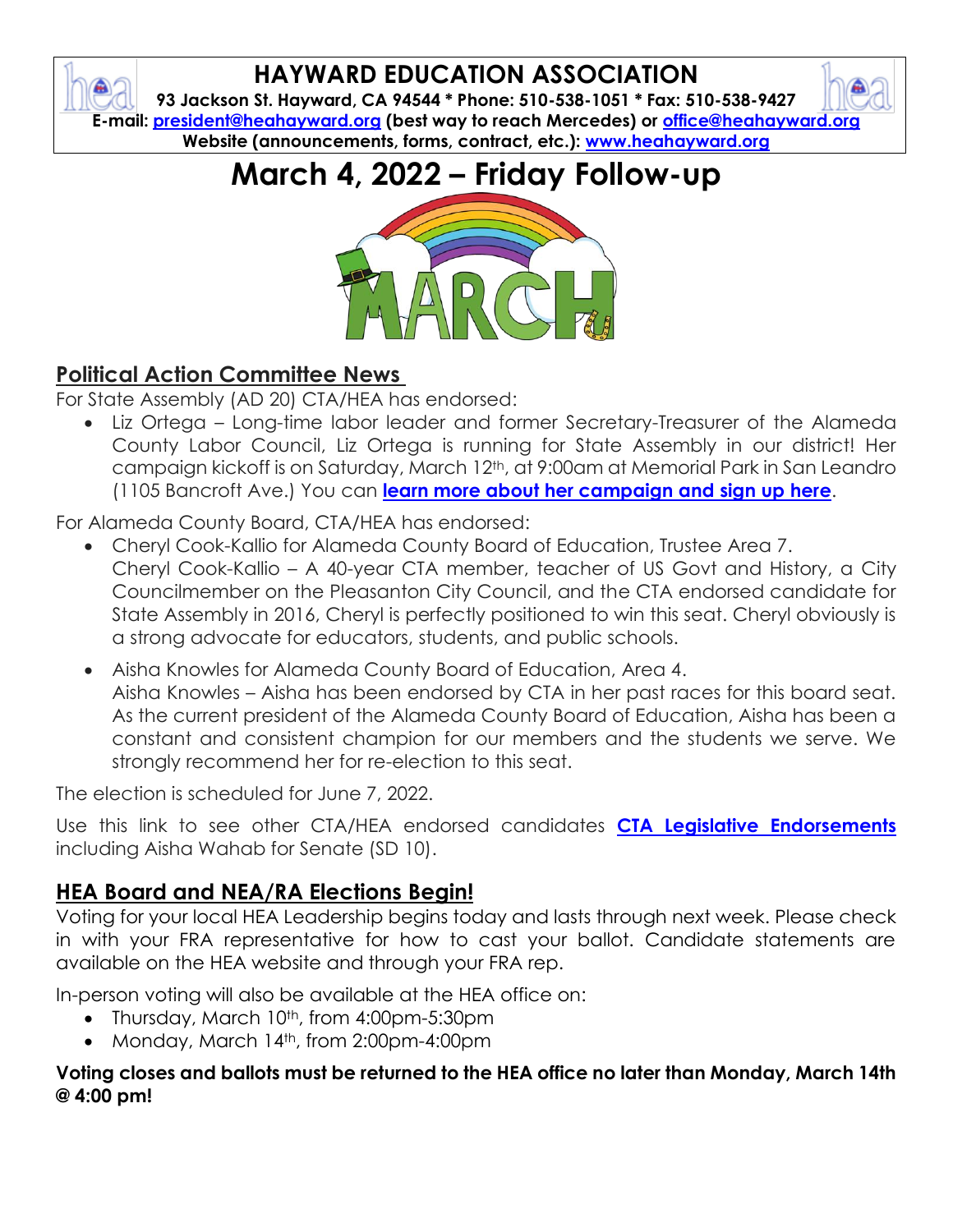## **Masks**

We are anticipating a response from the District to the recent change in guidelines related to mask-wearing restrictions. On Feb. 28th, Governor Newsom announced an end to masking requirements in public schools beginning March 14th, although use of masks continues to be "strongly recommended." We met with the Superintendent this week regarding the District's possible next steps. We await the District's decision and encourage the Superintendent to provide HUSD's response prior to March 14th.

#### **Assemblies During COVID**

At FRA, folks asked if assemblies could be held indoors. After checking with the District and County guidelines, it was confirmed that assemblies can be held indoors as long as the audience/participants go through Frontline/intake protocols, and masks are worn. If there is a concern that protocols are not being followed, please let HEA know. We will take it to HR.

#### **Panorama**

HEA and Ed Services met this week again to try to finalize the Panorama Survey. It has become clear that the District meant to have this out much sooner but forgot to include HEA in the process. Typically, HEA reviews the surveys to make sure that the purpose is clear to everyone, that there are no questions that could be evaluative of members (because we have a separate evaluation process), and that there is a common understanding of the next step; namely where do the results go and how are they used. HEA strongly believes that surveys, in and of themselves, are not an evil plot – but we have a long standing history of vetting questions and working collaboratively with prior administrations to make sure that the information provided is used in making for a stronger, more responsive District for both staff and students. It is unfortunate that we did not see this in a more timely fashion. Keep an eye out for the surveys next week.

## **Assessment Week/CAASPP Webinar (K-6)**

For the folks that viewed the webinar live today, we were told by Lisa Davies that it would end at 2:45 and, as such, would not be in violation of our 7-hour elementary day contractual hours (I know none of us work JUST a 7-hour day, but that's the agreement.) So, if it went beyond your contractual hours today, please let the FRA rep at your site know or let HEA know directly so we can take it into HR for a discussion about compensation. If you did not get a chance to view it today live, it is to be recorded so you can see it at your leisure. It will also be covered again at a staff meeting - neither of which viewings will be compensated.

That said, we hope that this week of assessments/review of assessments went well for grades K-6. The massive number of communications, including those that came out after 5pm on Sunday, could have been avoided if the District had provided their plan well ahead of time and honored the HEA/HUSD agreement.

#### **Transition Team**

The Transition Teams met again this week with a "refresh button" promised by the District. While it appears that the District took a different approach and had more focused areas of discussion (which we appreciate), the process remains, by many accounts, backward. Instead of getting information and weighing it through the lens of the parties in the room (parents, HEA, AEOTE, admin, etc.), the District is offering information after the fact – asking the teams to give their rubber stamp before the details have been worked out. For example, we were asked to approve a "site coffee meeting with parents" at the site but were not told what